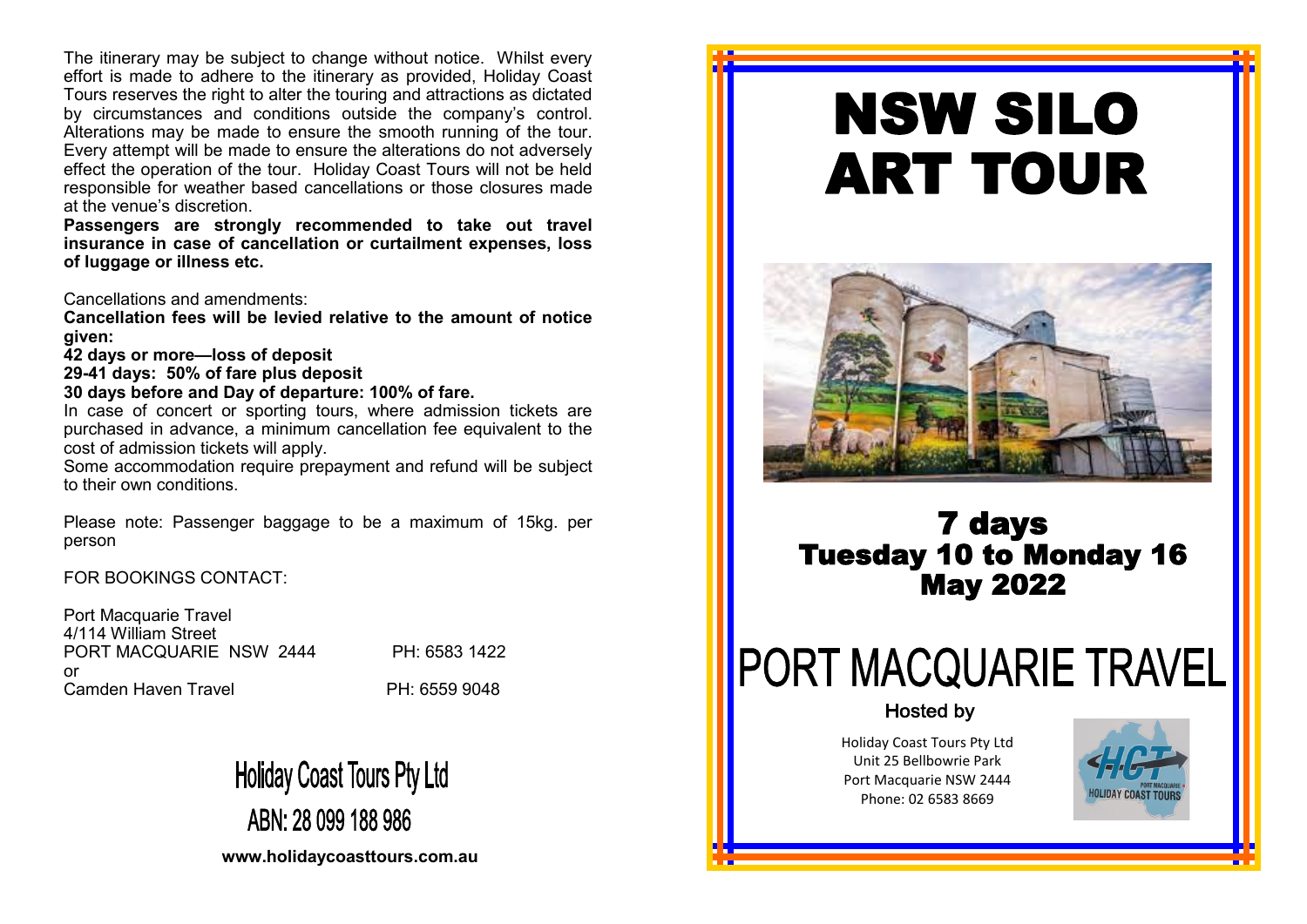### Holiday Coast Tours – NSW Silo Art Tour 2022

### DAY 1: (LD) PORT MACQUARIE TO NARRABRI TUES 10 MAY 2022

Welcome to our tour into North Western NSW. We depart the Port Macquarie Coach Terminal at 8.00am and travel via the Oxley Highway up the Great Dividing Ranges towards *Walcha*. Before arriving at Walcha we stop to visit Apsley Falls on the edge of the Oxley Wild Rivers National Park. The falls provide a superb sight with good volumes of water and visitors able to get very close on a safe viewing platform. From Aspley Falls we travel into Walcha where we pass some of the town's historic buildings - the Pioneer Cottage and the Museum. These buildings are typical examples of houses built in Walcha during the 1870's when gold mining was carried out in the area. Our *lunch* stop for today is at the *Apsley Arms Hotel.* After lunch, we head to Gunnedah and stop at the *Gunnedah Water Tower Museum* and to take a look at the Mural. The mural facing west features a group of soldiers from 7RAR waiting to be picked up by the iconic Huey helicopters, while the mural facing north includes soldiers paying their respects beside the Long Tan Cross, a moving tribute. We take a look through the museum before seeing Dorothea MacKellar's statue. Dorothea is widely known for her poem My Country. Our next stop is at the Gunnedah Silo Art which depicts Dorothea MacKellar and an extract from her famous poem "My Country". Continuing on to *Narrabri* with some time at leisure before dinner.

> Nandewar Motor Inn, Narrabri | 1 night Dinner at hotel | Lunch at Aplsey Arms Hotel

### DAY 2: (BD) NARRABRI TO LIGHTNING RIDGE WEDNESDAY 11 MAY 2022

After breakfast we make our way through *Burren Junction*. Burren Junction gets its name from the local Aboriginal language meaning Boomerang or 'Big Creek.' A popular stop being the *Burren Junction Bore*, a hot mineral water

TOUR INCLUSIONS Air-conditioned coach travel 6 night's motel accommodation 6 motel cooked breakfasts 6 motel dinners 4 included lunches – see below Group lunch at Apsley Arms Hotel Entry to Gunnedah Water Tower Museum View Dorothea Mackellar Memorial Statue Visit Gunnedah Maize Mill Silo mural Group entry to John Murray Art Gallery Group entry to Chambers of the Black Hand Guided Tour of Bevans Black Opal & Cactus Nursery Visit Gulargabone Silo Art Lunch at Gilgandra Services Club Group visit to Gilgandra Coo-ee Heritage & Visitor Information Cente Visit Peak Hill Visit Henry Parkes Centre Photo with Elvis Presley Visit Grenfell Silo Art Visit Weethhalle Silo Art Lunch at Junee Licorice & Chocolate Factory Visit Captains Walk at Cootamundra Visit Harden/Murrumburrah Silo Art Group Visit to Yarn Market Visit Dunedoo Silo Art Entry to Singleton Army Infantry Museum Group wine tasting at Tempus Two Winery Visit Hunter Valley Smelly Cheese Group lunch at Cypress Lakes Bistro & Bar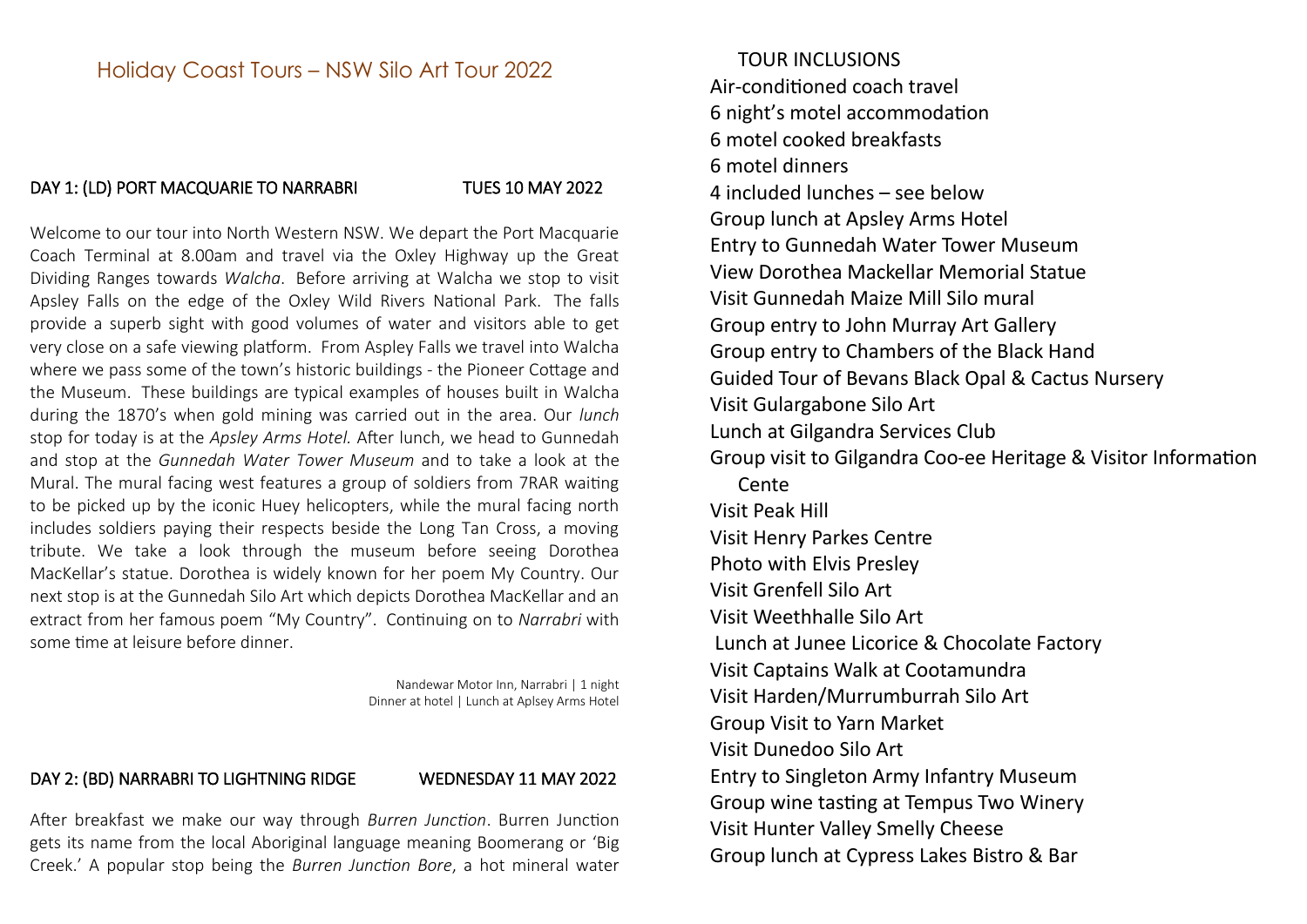and influenced the tactics, techniques and procedures of the Royal Australian Infantry Corps. Next, we indulge in the local wine and produce the Hunter Valley has to offer. We begin at The Smelly Cheese shop for some cheese tastings which is in the Roche Complex as well as the Tempus Two Winery. The award-winning cellar door offers a truly breathtaking and perfect backdrop for the Tempus Two experience – wine and cheese tastings. Finally, sit back and relax in the beautiful *Cypress Lake Bistro & Bar*  and enjoy our *farewell lunch* overlooking the spectacular views over Cypress Lake and the fairways beyond. We arrive late afternoon back home with many great memories of our time spent away.

Breakfast in hotel | lunch at *Cypress Lake Bistro & Bar*

*All itineraries are subject to change due to occasional restrictions in opening times or days. We cannot be held responsible for any changes due to closures or inclement weather*

> Cost: \$2115.00 per person (based on twin/double share accommodation) Single Supplement: \$430.00

A deposit of \$250.00 per person is required upon booking with final payment being 20 March 2022 Please advise correct spelling of your name (as per identification) at time of booking

pool complex, the main pools average surface temperature ranges between 35 and 40 degrees Celsius. On arrival in Lightning Ridge, we visit the *John Murray Art Gallery*. Wandering around the gallery, John's artistic talent becomes apparent with his pieces filled with light and humour. It's clear he likes to make people smile and enjoy his creations! This afternoon we are captivated by *Chambers of the Black Hand* where local artist Ron Canlin has created the most amazing paintings and sculptures 11.2 metres underground. There is The Last Supper, Archangel Gabriel and the Chinese Terracotta Warriors. The second level is a mine that has been worked for over 100 years, and all the old shafts and drives that were dug by the old timers are still there. We have one last stop to make at *Bevans Cactus Farm*. Started in 1966 and now encompassing two passionate generations, Bevan's host the largest cactus nursery in the Southern Hemisphere with approximately 2,500 young and aged varieties. Grown from seeds collected from around the world, many plants are now over 100 years old, with the oldest being nearly 150 years of age.

> Wallangulla Motel, Lightning Ridge| 1 night Breakfast & Dinner at hotel | Lunch at own cost

### Day 3: (BLD) LIGHTNING RIDGE TO DUBBO THURSDAY 12 MAY 2022

Bid Lightning Ridge a fond farewell as we make our way to *Walgett* to see *the art works of the Walgett Water Tower.* The story behind this mural is the life of Jimmy Little, one of Australia's first prominent Australian Aboriginal musician and actor who recorded his first single in 1956. We continue on to *Coonamble* for morning tea before arriving at *Gulargambone* to see the beautiful *painted Water Tower* of a Kingfisher in flight as it dives after its next meal. We continue on to *Gilgandra* to enjoy lunch at the *Gilgandra Service Club*. A visit to the *Coo-ee Heritage & Visitors Centre* is a must to see the interesting display on the history of the famous Coo-ee recruiting march of World War I. This depicts the journey of the 35 men who left Gilgandra in 1915 hoping to attract volunteers to join them to enlist for service in WWI. They held recruitment drives at many towns along their march route to Sydney. On arrival their number